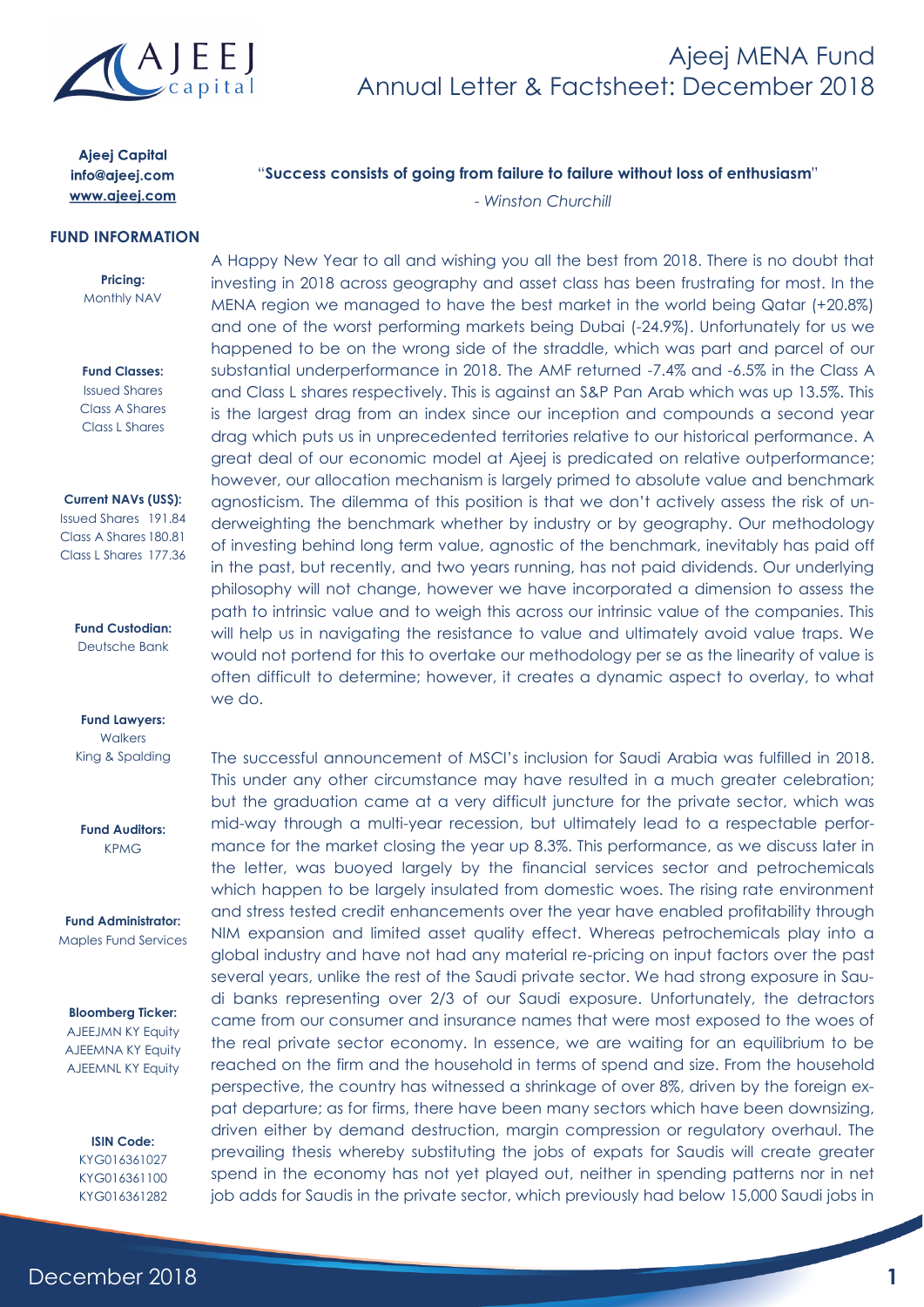

aggregate. Moreover, the exodus of the expats and dependents has led to an oversupply and excess capacity in many industries directly and indirectly related to the consumer space. This pervasive negativity effected businesses ranging from health care to discretionary consumer.

Our opportunity set on how we have ended the year looks attractive, and with Saudi Arabia at just over 40% of the portfolio, we don't envisage that coming down and in fact may grow structurally in the 1st half of the year. In essence the inclusion not only offers relevance to the market, but a fully dollarised MSCI exposure in very interesting industries. In time, we would expect the active flows to grow beyond their passive counterparts, and with an ARAMCO IPO which is now slotted for 2021, to shine an even brighter light onto the kingdom. While we have other GCC countries which are dollarised, the allure of Saudi will be the depth not only in stocks but in industries, and while the entry has been lacked the expected lustre due to macro, branding and private sector woes, our belief is that the MSCI inclusion is not a one-off watershed moment, but rather a longer and stickier growth story for participants to invest behind. As the non-oil GDP improves, the opportunities will abound, particularly with the changes that are happening in liberalising the population and ultimately the mind-set. While the MBS branding was largely negative during the final quarter of 2018 and has spilled over into 2019, this market will be extremely attractive over the next five years and we look forward to navigating our portfolio through this opportunity.

While we were agile and had the foresight of missing the downfall of Egypt, exiting pre-revolution in 2010, we were much heavier handed with our entry and the over exposure to the market, this has cost us dearly in our portfolio on both an absolute as well as relative basis. The positive aspect is that all the fundamental markers of the portfolio have done very well and with the drawdowns making our holdings even more attractive, particularly as we look at the demand construction of the consumers coupled with the growing population; this particular function is growing very nicely. Moreover, the macro stabilisers manifested on the fiscal side and validated by the IMF have provided the necessary comfort factors to build reserves and ultimately manage the reduction of debt while slowly eradicating the current account deficit. The CBE's FX mechanism, which was largely in place to build confidence to foreign investors, is being wound down reflecting an increased confidence of investing in Egypt on its own merit. The biggest challenge will be to shift foreign instrument investment flow into non-oil FDI to support the fundamental market. In order for that to happen it will require cohesive action by ministries to attract investment and to spur a three pronged approach in the real economy predicated on import substitution, export orientation and servicing the young and rapid consumer demand. It will require a drop in rates to unlock the coming of the next age for Egypt. While we don't like tying ourselves to a value trap with one binary driven key, we feel it is imminent and the fundamentals continue to improve while we wait for this move. We are seeing the backdrop becoming increasingly favourable and have spent significant time with many ministries on understanding their efforts and aspirations and, as such, feel very comfortable with our exposure and portfolio in Egypt.

The UAE , particularly Dubai has been the greatest laggard, and despite providing a tremendous base combining superior infrastructure with improving regulation, the residual effect of politics has taken its toll and its branding strength as the "Switzerland of the Middle East" or even Asia for that matter. Important marginal buyers, from both Qatar and Saudi, no longer see this as an investment target, the former due to the blockade and the latter due to dynamic ring fencing. Undoubtedly, the economic woes of Saudi have also added further insult to injury, so while there is a deep distress opportunity it is harder to see an inflection point. There is the potential for certain decisions on the federal level that could ignite the demand in the market, but it remains to be seen how far these decisions will go. That being said, a recovery in Saudi and the steadfast nature of building a hub in entertainment, culture, logistics, aviation and trade, remain on track as seamless urbanisation goes unabated. Ultimately, it is easy for cynics to voice loudly in soft markets; however, the long term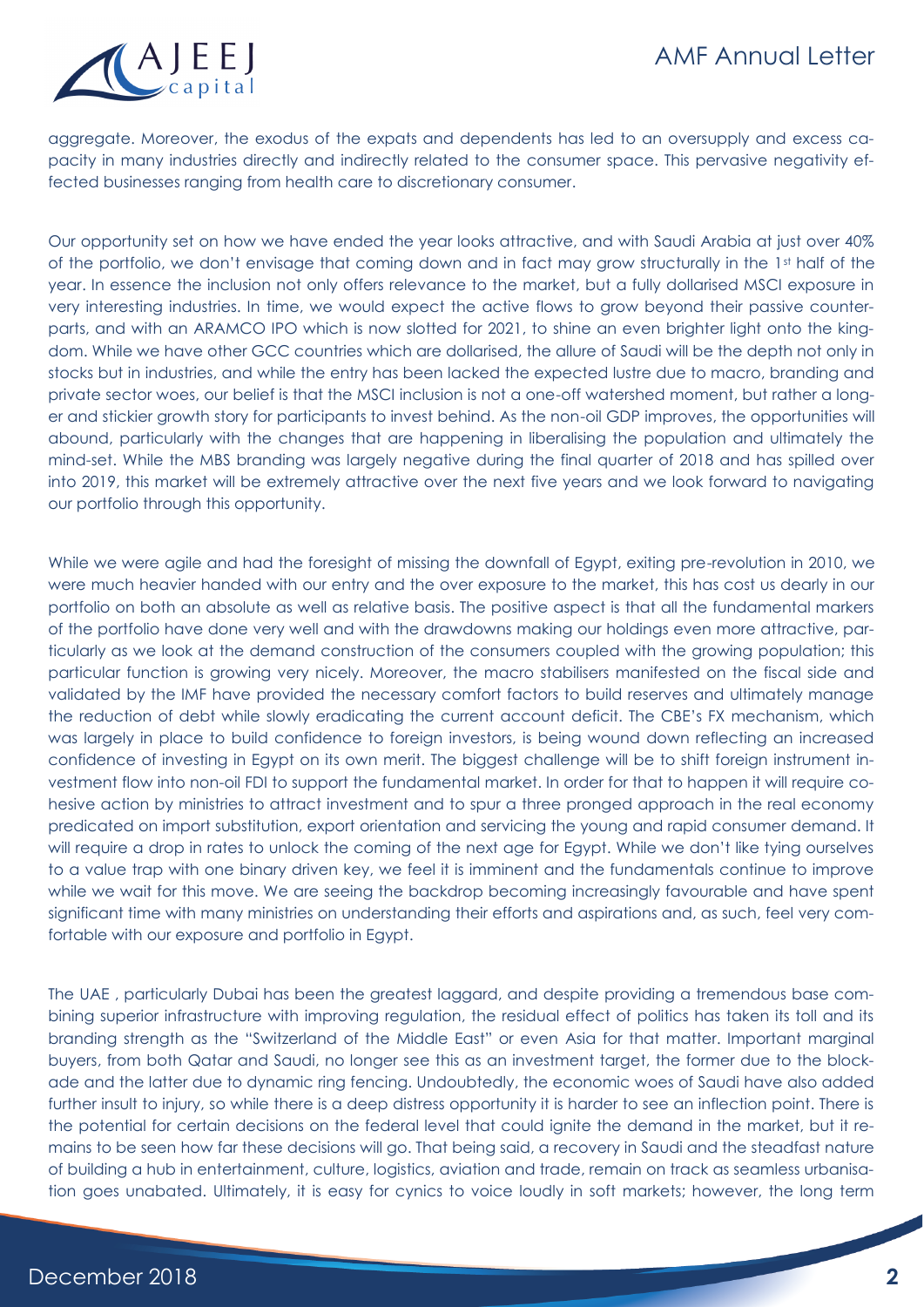

strategy of thinking and executing 10 years ahead makes the ramp up in this macro backdrop painful. We continue to think certain pockets are more resilient and are not as suffocated in their value trap, but our exposure, despite having been draining, will be reduced in the first part of the year, given greener pastures of great value with less resistant paths to intrinsic value.

The aim of the balance of this letter is to show case our important themes, and we want to offer continued comfort regarding the fundamental picture of our portfolio, as well as depict that our enthusiasm towards the portfolio is positive on a 1 to 5 year basis, predicated on absolute performance. We thank you for your continued support, patience and belief in us.

## **A Saudi Bank-Shot**

Saudi benchmark interest rates and Saudi bank stocks both travelled a rising trajectory in 2018. With SAMA following the Fed's interest rate hikes, Saudi banks benefitted from their large non-interest-bearing deposit bases which helped NIMs to expand. Through the first 9 months of 2018, Saudi banks in aggregate achieved their highest rate of TTM profit growth since 2011-2012. The Saudi market's announced promotion to EM status by MSCI and FTSE also brought active demand for large cap stocks, including the bigger banks. The overlap of positive fundamentals and market demand factors led 11 of the 12 Saudi bank stocks to return more than 20% for 2018, with a few achieving total returns over 40%. (Another favourable factor for many banks was a YoY increase in dividend payments.)

So after such a strong performance in 2018, is there anything left for the Saudi banks story? We think yes. We cannot ignore the effective dates of the MSCI and FTSE promotions, which will bring further demand for Saudi stocks including banks (though the amount of selling that is waiting to greet those inflows is a matter of great debate and remains to be seen). But we think there still is more to the Saudi banks story than passive flows. For one, while expectations of Fed rate increases in 2019 have materially reduced recently, the lag effect of 2018's higher rates will continue to play through in 2019 for the Saudi banks (e.g. loans take time to reprice upward). We have seen some green shoots in lending volumes, with YoY loan growth returning to positive territory after being negative in 2017 and most of 2018. The growing mortgage market is a highlight, but broader lending demand should grow as government projects and privatisation efforts make their return. Higher rates on bigger loan books should translate to solid profit growth. The banks' December 2018 settlement of back zakat (Islamic wealth tax) payments removes a major uncertainty on both the level of the banks' capital and the profitability profile going forward, and gives the banks greater clarity on how they need to structure their balance sheets for future growth.

Beyond the aforementioned, it is important to highlight that Saudi banks are not immune to the growing trend of company consolidation in the region, and this is a major theme for 2019 and onward, with SABB/Alawwal moving toward an expected merger completion in H1 2019, and NCB/Riyad beginning merger talks that would result in the largest bank in Saudi and 3rd-largest in MENA if carried out. This comes as banks seek to benefit from economies of scale in addressing regulatory requirements and strategic needs, such as financing larger-scale projects and building out new digital banking capabilities. It also comes as more foreign banks are receiving licenses to operate in Saudi and could theoretically present a competitive challenge for some parts of the domestic banks' business. The consolidation should offer investment opportunities, both short term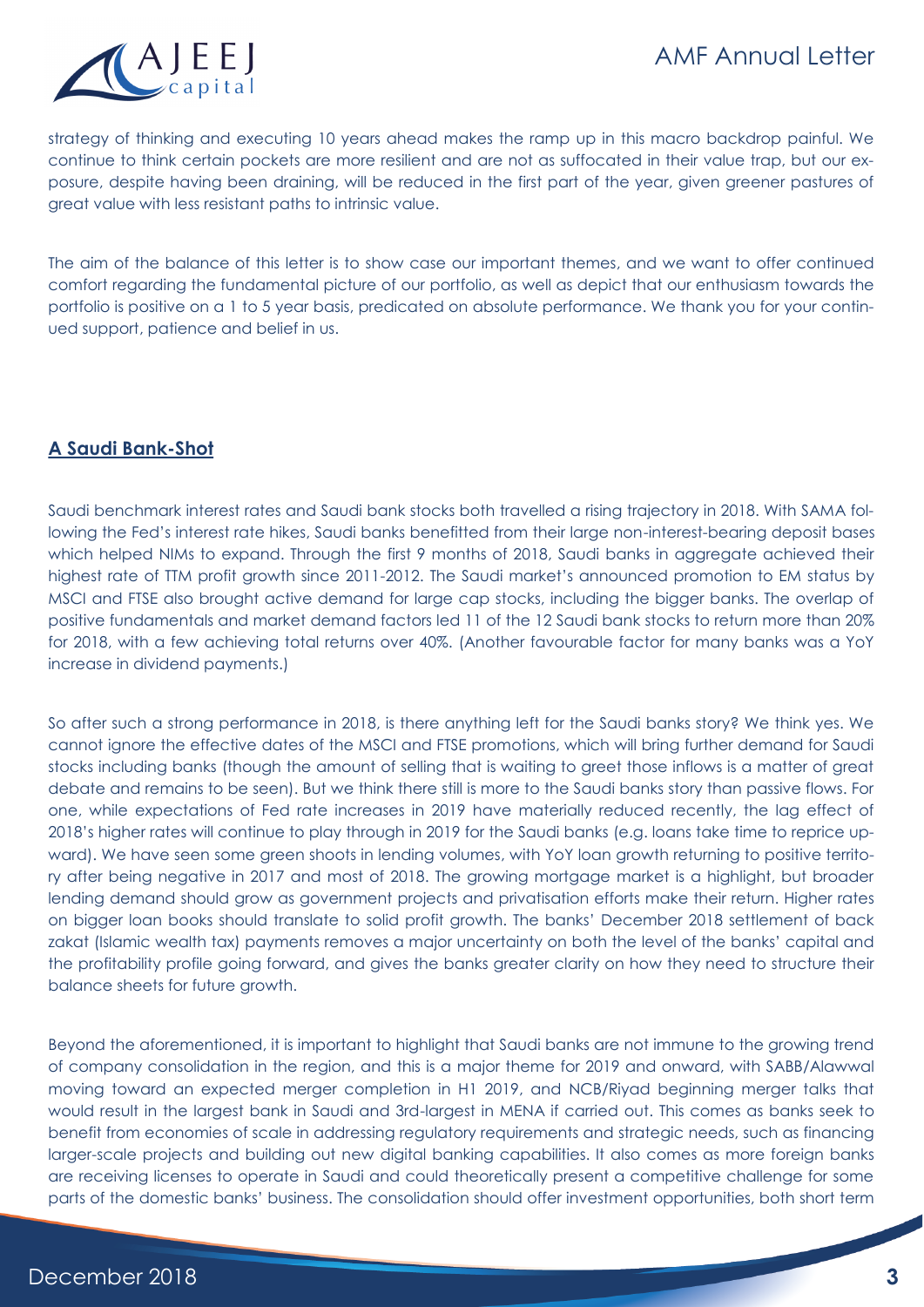

and long term, as the process plays out. In the meantime, several banks have recently enhanced their investor relations functions, and this better transparency should support valuations in the long term.

## **Why Not to be Nihilistic on the Nile**

After its stock market witnessing a fall from grace last year, Egypt is set to bear the fruit of some of its massive macroeconomic structural and landscape developments, figuratively speaking. For much of the year, Egypt was arguably caught in the crossfire of the Emerging Market selloff which began in late April; despite unleashing two consecutive interest rate cuts two months prior, supposedly sending a strong bullish signal to investors. We saw foreigners, invested in the Egyptian treasuries, fleeing, drawing down on more than US\$12.5b since March by the end of the year. That naturally put pressure on the country's supply of foreign currency resources, in a short amount of time. What was more pertinent to our portfolio was the subsequent spill over into the stock market as yields became more attractive to local investors. Previously, the treasury debt market used to be roughly evenly split between foreigners, the Egyptian public, and private banks, which resulted in a healthier price competition, where papers were priced according to international rate parity, driving them much lower than they otherwise would have been. With the exit of the foreign investors, the banks regained a monopoly over treasuries once again, driving up the yields, and with them, dragging down equity valuations.

With only a handful of EM stock markets closing the year in the black (with Qatar and Saudi leading the way), Egypt's performance distinctly average, but relative to our regional benchmark it was certainly a drag, despite the currency (generally the biggest concern about investment in Egypt) staying steady with the IMF's blessing. The currency devaluations that spread across the developing market space, pressured the relative indices on a dollar basis, knocking down a thinning Egyptian market another peg or two. With that said, if we take a step back and look at the bigger picture, where others see chaos and risk, we aim to see opportunity. For that reason, if you skip ahead to the factsheet at the end of this letter, you'll see that our allocation to Egypt now stands at nearly a third of the portfolio, up from just over 10% a year earlier. The bulk of which is real estate, which we discuss in more detail below.

Generally though, in order to demonstrate why our conviction to Egypt takes pole position to our portfolios relative to its size, we may need to backtrack on the timeline first.

The fallout from the Egyptian revolution initially left the country's economic position muddied, to say the least. Foreign reserves quickly dried up; the tourist sites and hotels were so desolate you could hear a pin drop in an field of Egyptian cotton; natural gas and oil reserves couldn't keep up with depreciated wasteful power plants coupled with a growing population which saw a massive spike in new births during the actual revolution (more people stayed at home); and previously inefficient public and monetary policies had their glaring weaknesses further exposed. All of these elements put a not so insignificant dent in what was already a vulnerable environment. The silver lining was very clear though, it was time for radical change. With options running out, Egypt hesitantly dusted off its IMF-signal and pointed it to the sky; after much reluctance to call for help, the severity of the situation overcame nation's ego.

As is tradition among strained developing nations who are seeking external financing, the conditions required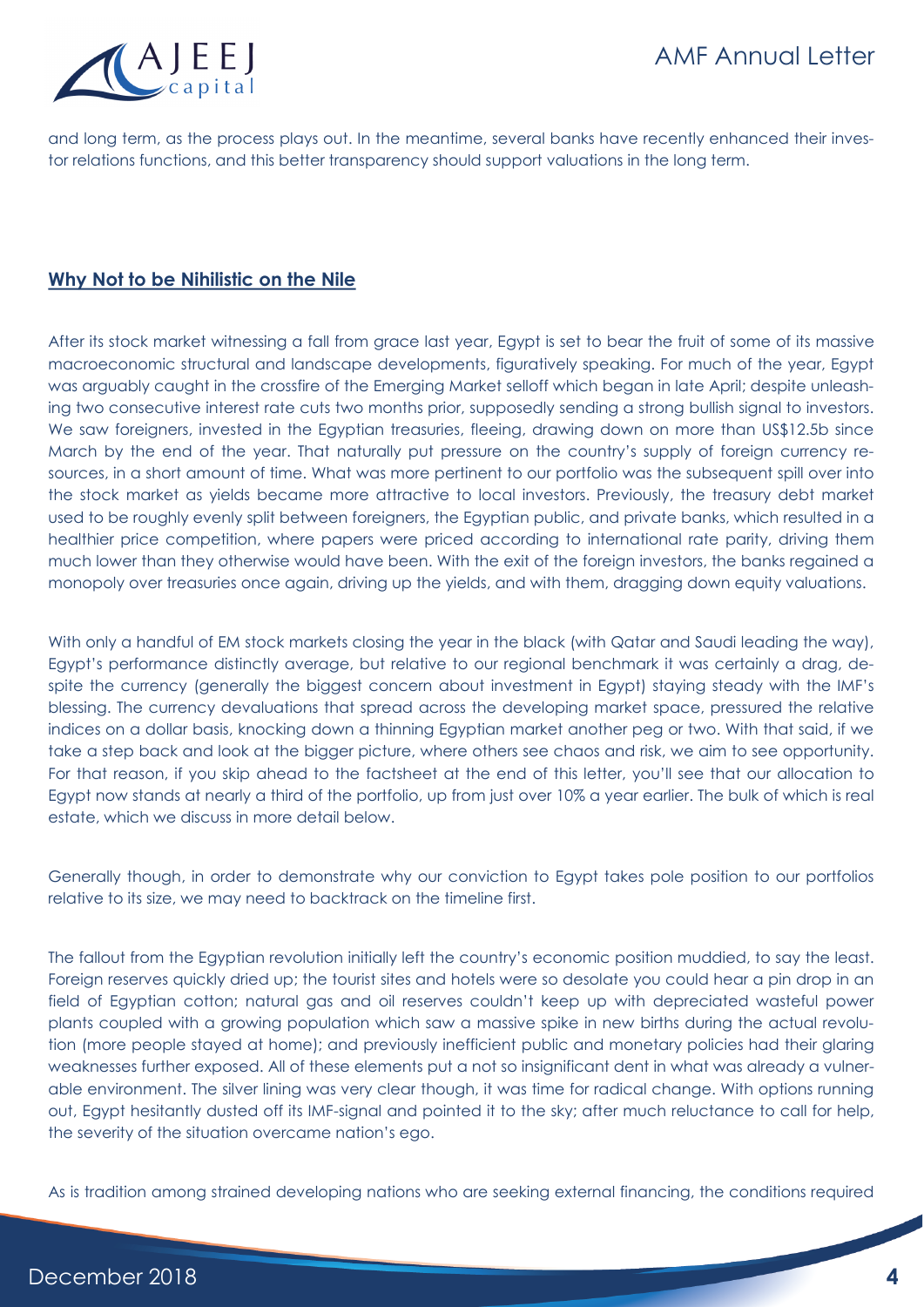

to be met were marked by fundamentalism and a detachment from protectionism and sovereignty; all of which were elements strongly called out for by local economists for years, if the country were to have any chance in catching up with its EM peer group. It's no secret that the initial turmoil was unpleasant; a backlog of bad decision making and socio-economic bureaucracy were to come tumbling down on the rulers and people under the new economic regiment, with the only motivation being a very faint light at the end of a very long tunnel, well that and avoiding a further and deeper plunge into economic ruin. Between a local currency that fell to less than half of its original value, and the gradual phasing out of energy subsidies, the inflationary effect was not exclusive to a sudden rise (doubling effectively) in local prices, but also assured continued pressure for the period of economic reform that we are currently witnessing.

Egypt also struggled with huge natural gas supply gaps, which it attempted to fill, temporarily, by starting up regasification units and importing LNG to keep producers and household electricity running, in turn expanding their import bill. With still one more round of subsidy fuel cuts on the horizon (June 2019), the discovery of several large gas fields within the country's maritime borders almost has the appearance of a deus ex machina.

With an unnaturally stable exchange rate for the past 2 years (as we mentioned, this is with the blessing of the IMF), and a December headline inflation figure that surprised everyone on the downside (it's the second lowest in over 18 months) it's time for the CBE to grab the interest rate lever again. We hope that the decision will be easier this time, given the Fed's more recent revisions for 2019. Furthermore, with the discovery and leap in development of Zohr field late last year, the country has officially imported its last LNG tanker for a while, and despite its growing energy needs to fuel the ambitious economic forecast, the full development of current reserves, and the development of newly discovered ones is widely expected to turn the country into a net gas exporter once again, with the intention to restart its gasification units underway after almost a decade of idleness (well at least until the population equilibrium tips to the other side of the scale at least).

The other major risk factor that has been largely mitigated was oil price; initially, the government had budgeted for US\$67/bbl for FY2018/19 back in June, which appeared unrealistically optimistic. What we didn't expect to see coming though was the lowering of demand as fuel prices climbed, leaving the effect on the fiscal subsidy bill largely unchanged in the early months of the fiscal year. This was then followed by a steep drop in oil prices, to the point where the government cancelled back its old partial oil hedge deal at the budget price. A most welcome surprise for the budget and inflationary figures.

Coming off a tangent, this brings us back to our initial question, why is it right for us to be overweight in Egypt today? The opportunity for growth is clear, but with mitigating risks that we constantly need to cognisant of. The CBE continues to maintain its grasp on the direction of the currency, or lack thereof, setting the pricepoint for where the EGP should be bought and sold. Although this can be advantageous when conditions are smooth, it can and will ultimately put pressure on reserves when vectors point south; the CBE would be the first to tell you that first-hand. Now, a currency devaluation is always an unwelcome risk on our returns, but from a macro point of view, it does not have to be motivated by distress. As such, we do not rule out the possibility of this taking place sometime this year, or perhaps the introduction of a truer float? With that said, the portfolio is positioned against inflation and currency risk, with the majority exposure in real estate (with MNHD and TMG being core), dollarised assets and income (EFG-Hermes, EKHO), revival of tourism (TMG), and beneficiaries from relaxed interest rate environments that will fuel corporate borrowing (CIB). When all is said and done, we look forward to seeing our contrarian blueprint play out, in line with our strong convictions for Egypt's equity market in 2019.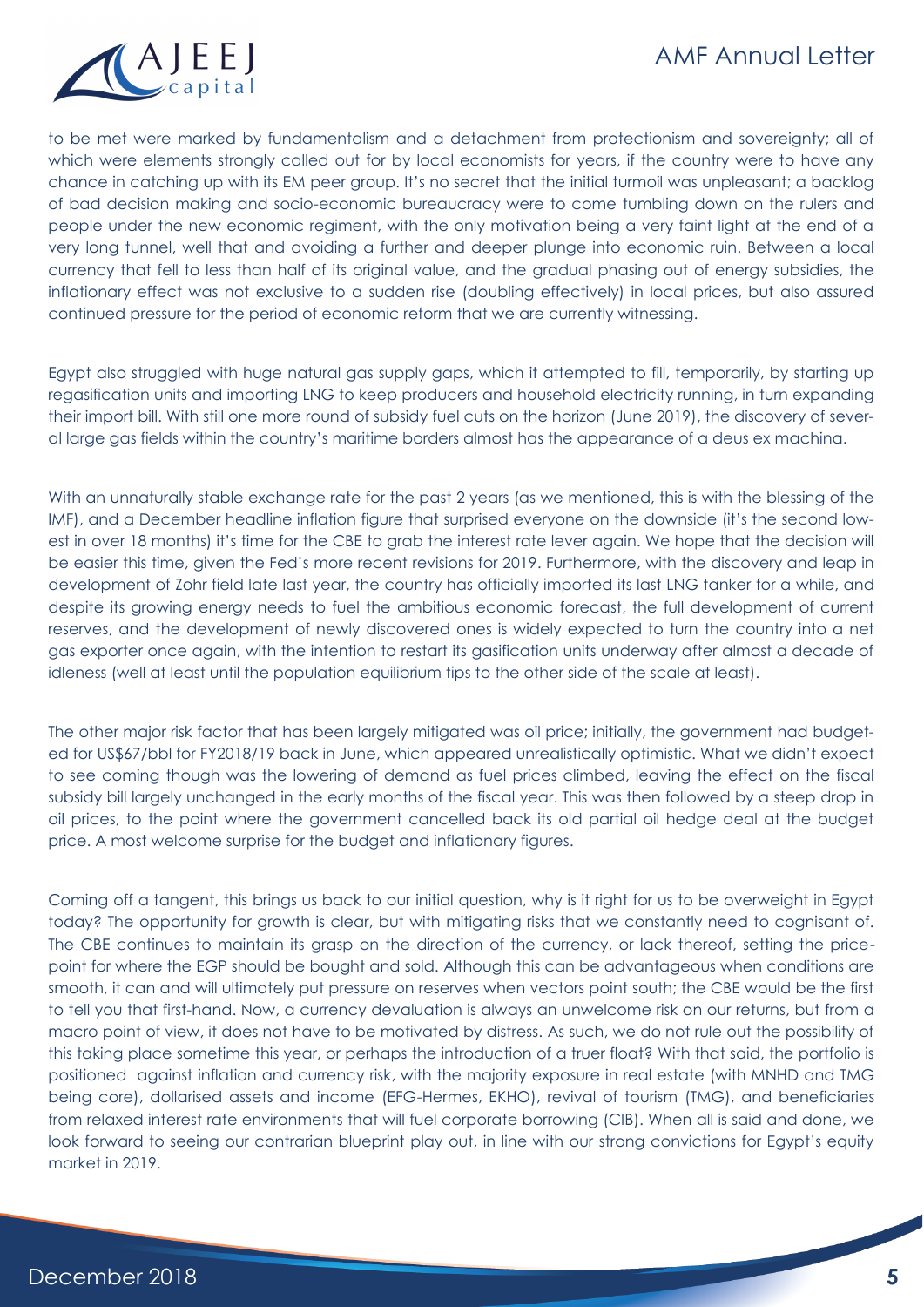# AMF Annual Letter

## **Egypt Real Estate – A Natural Hedge on the Banks of the Nile**

As promised, here is a brief, but deeper dive in our largest core benchmark-agnostic thematic.

Despite a year in which aggregate presales (value and units) grew significantly in Egypt, Egyptian developer stocks tumbled throughout the second half of 2018, mirroring a broader decline in the Egyptian market. While concerns on inflation, interest rates stifling capex investment, and over-selling units to investor clientele are valid and would be expected to reflect in the share prices of the larger developers, the extent of the decline is overdone.

It is overdone in particular given the maturation of the real estate market in Egypt and the developers themselves, many of whom are only now starting to add significant non-residential (and income generating) assets to their projects. In addition, the financial engineering (developing more creative payment plans, moving towards a co-development / phased payment method for land acquisitions) that developers increasingly need to deploy in Egypt we view as no bad thing, as it enforces both discipline (from a cash flow management perspective) and shares duration risk with land owners.

In our view, despite the very strong uptick in unit sales over the past 3 years within the gated community / planned city space in which the listed developers operate (moving from sales of around 10k units per annum up to 15k units per annum), demand in this segment (which in itself represents at most 10% of new annual housing demand in greater Cairo) is between 15k – 20k units per annum, based on private school enrolment rates (the children of those living in these communities) and graduation rates from top universities around Cairo (the target market). Moreover, within this small slice of the greater Cairo population (perhaps 2 million people at most of more than 20 million), we estimate that more than 300k live in older stock, and many of these are actively moving out of the city centre and into newer stock due to greater amenities, and the shift in many school campuses to the outer rings of Cairo.

In the longer term, the suburbanisation of the managerial class in Cairo supports the plans of developers to build significant commercial, retail, healthcare, and other service assets in their outlying developments. In the past decade, the outer rings of Cairo have seen a significant residential population inflow, whose demand for leisure, retail, and commercial space adjacent to their homes is only now starting to be met. The listed developers (and their unlisted counterparts) are well placed to realise strong returns from their remaining land banks as they develop them into these desired non-residential assets.

The last decade of Cairo real estate development has focused on building almost 100k new units in the suburbs of Cairo (with ~100k further units under active development today, and another 100k more units buildable in already announced projects). The next decade will see continued development of residential space to address demand from Cairo's white collar workers and their families. As these workers' jobs migrate outward, developers will generate excess economic returns from developing and leasing or selling the commercial, retail, service, and leisure space demanded.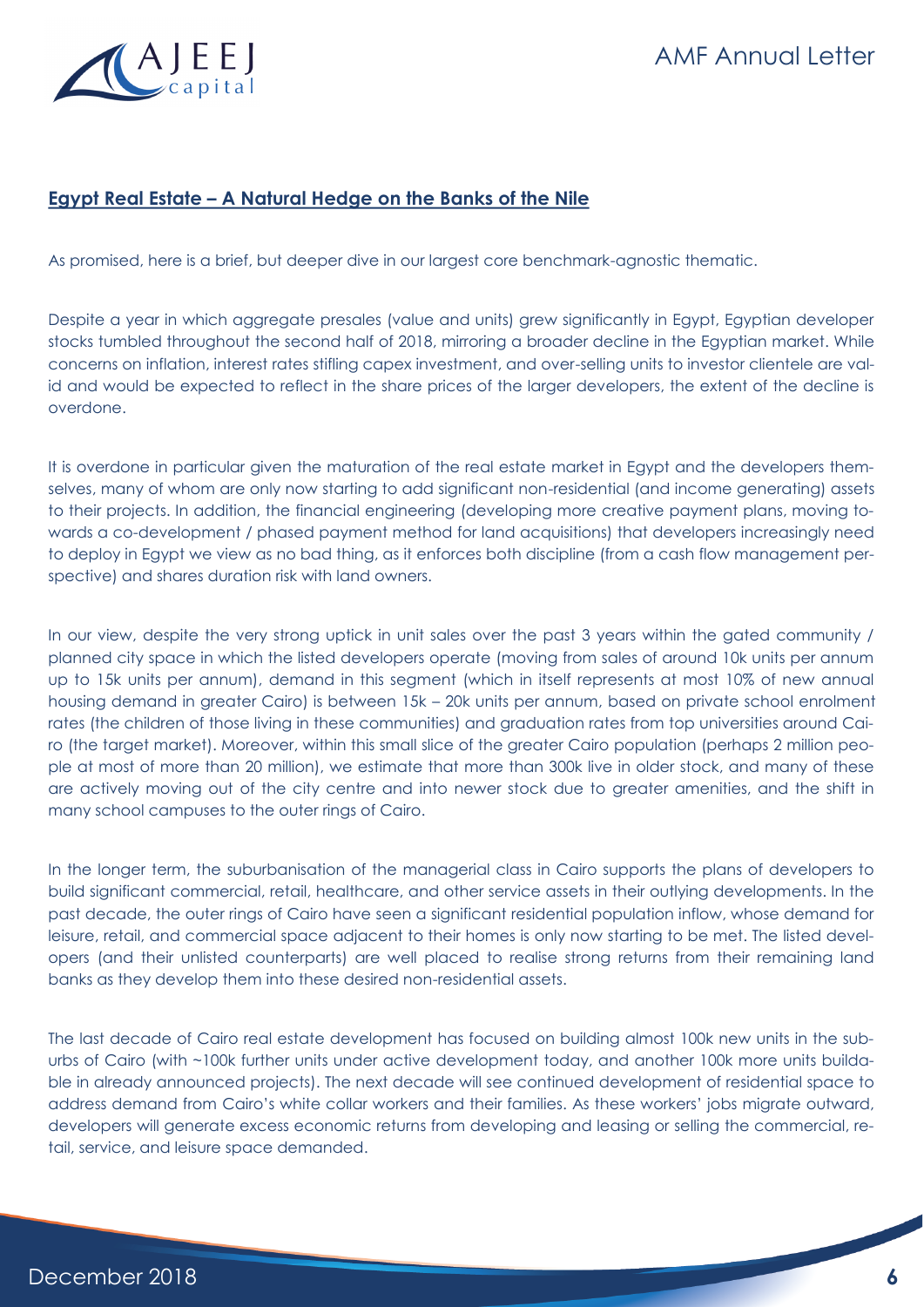

# AMF Annual Letter

#### **The Saudi Consumer Roller Coaster…Strap-in & Hold-on…It'll be Worth It…Ultimately**

For more than a year now, Saudi consumer corporates have been on a roller coaster ride, which has largely pointed downwards, with management and shareholder teams doing their best to stomach that sinking feeling, as profits and stocks dive into a territory unseen. Nonetheless, in 2019 hopes of slowing down the drop, and ultimately finding that critical point where the direction for the sector changes, are keeping the survivors from bailing and are encouraging them to hold on to their tightening belts (how's that for mixing metaphors?) knowing that whoever doesn't fall off will truly enjoy the ride uphill.

Following 2 years of contraction, private consumption (which we estimate via combined cash + POS transactions) was up ~6% for Jan-Nov 18; however, we were perplexed to see the positive jump not reflected in LFLs of clothing and grocery retailers (-3% to -15%) or revenue trends of food producers (~-6%). In fact, across the board the consumer sector negated the 6% jump: FMCG volumes declined -5%, electronic sales were down in double digits, imports were down -20% YoY, electricity consumption declined, and shops shut down – all of these pointing in the opposite direction. Although we know the reported numbers are partially propped up by a 5% VAT that came into place in 2018 and possibly inflated by cash withdrawals by expats leaving the country as part of their final exits, there still seems to be growth in areas not apparent in the listed space. Our meetings with management teams across the listed and unlisted space indicated that the unlisted sector and new entrants are in fact in a better state of health, and that people are now spending on unconventional activities driven by acceptance of a more open society instead of the status quo avenues reflected in the public space. For example, several new ladies' gyms have opened up with strong demand; a number of cinema screens have been erected where users still need to book in advance, several concerts, parties and shows have been held in a stark break from tradition, even a Formula-E event was ironically hosted in the capital city of the world's largest oil exporter. All these were first time experiences for most of the Saudi population, and not to be scoffed at. UAE based EMKE Group owned Lulu and Majid Al Futtaim owned Carrefour are positive about the sector in Saudi over the coming period and are investing significantly in preparation for the upswing. The younger generation is elated, and we are witnessing this first hand, to see their young perceived progressive leader bringing about positive change to their everyday life, the flip side of which is that the corporates are struggling to manage the impact of the not so linear changes.

During early 2018, the Saudi Labour Ministry (the ride operator if you will) announced plans to restrict employment of expats in 12 retail sub-sectors including clothing & footwear, electronics, hardware, car spare parts, carpets, pastry, watches and others over three phases during September 2018 – January 2019. The problem for large listed corporates is manifold; firstly, the wage differential between a Saudi and an expat is anywhere between SAR 2-4k a month; secondly, the turnover among nationals is very high as everyone is looking to meet Saudisation targets; finally, the Saudi nationals are not used to long work hours and are likely to shy away from physical labour (again we are generalising, albeit fairly). Hence, in 2018 the cost base increased while the service quality declined, which led to weak sales and lower margins. This was exacerbated by declining basket sizes and decreased impulse purchases. Companies which have been largely unaffected, are today beginning to tighten their belts, becoming more efficient and finding innovative ways to prepare themselves for further potential bumps along the way. Some have started to outsource visas to manage their Nitaqat targets, some have launched self-checkout counters, while others have shifted particular medial tasks (like restocking, etc.) to graveyard shifts in order to lessen the chance of expat employees being seen during working hours. Companies have trimmed the fat off their work forces, reduced wastes, changed fuel mix and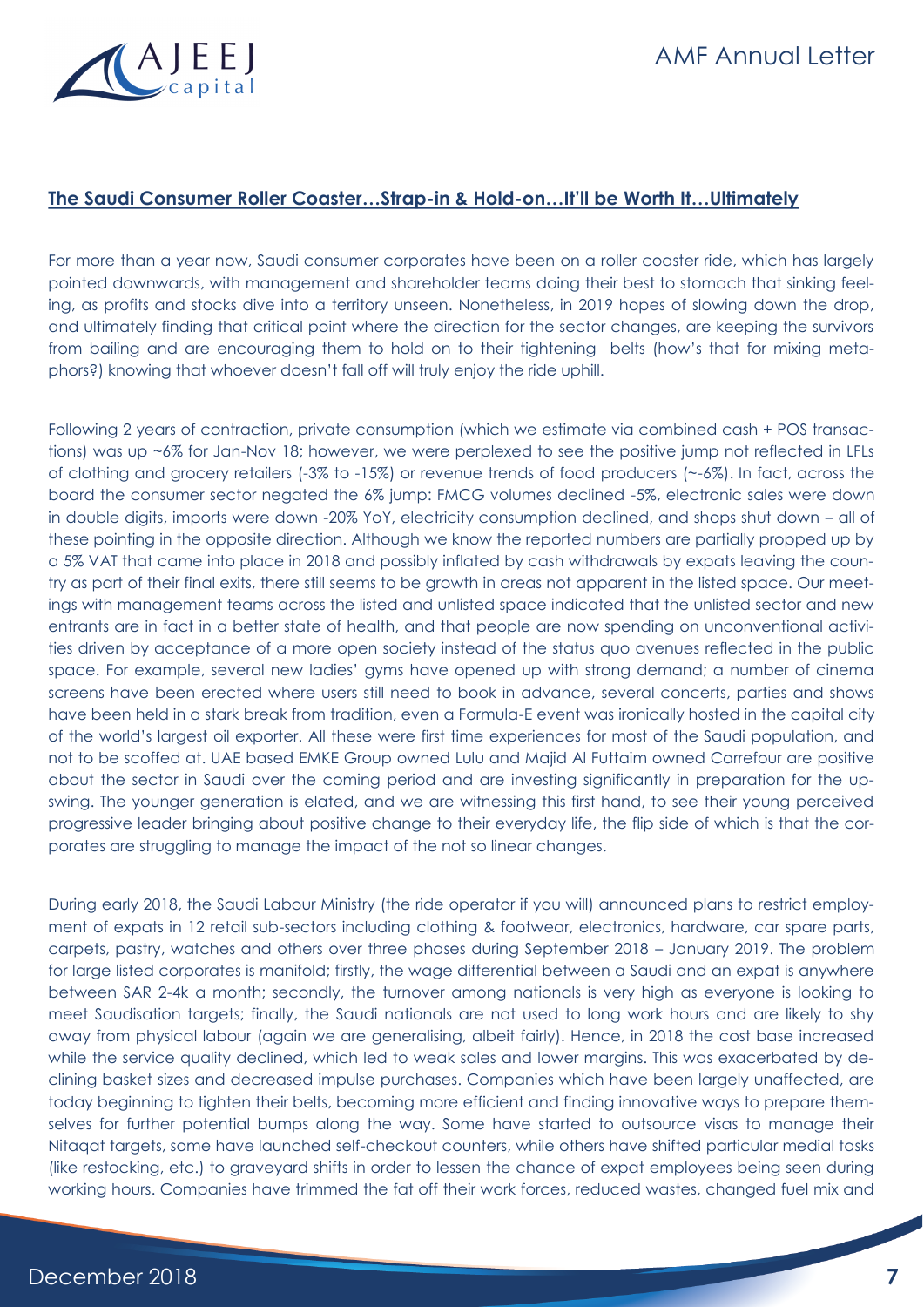

rethought routes to cut costs…all positive adjustments for long term sustainability.

The VAT led documentation process has been a potent spoiler for the expat-run unorganised sector, and is forcing them to shut businesses - nearly 3000 'baqalas' have closed shop in 2018 alone. The light at the end of the tunnel is industry consolidation and a greater share of the remaining pie for each surviving player. Electronics retailers were the best performers driven by closure of independent mobile phone shops and the more recent Saudisation/closure of electronics shops.

The progressive expat levy structure has forced many expats off the ride with nearly 877k (-13%) insured expat employees and 426k (-18%) expat dependents exiting Saudi by the end of 2018, according to the Council of Cooperative Health Insurance. An interesting side note, conventionally, expats from the sub-continent and poorer Arab countries transport a disproportionate amount of electronics and phones to their home countries to save on taxes whenever heading back. This may have been a reason for divergent performance of listed electronic retailers this year, but we will not know for sure before 2Q19 results when the expat exodus slows down following the last round of Saudisation.

On the other hand, the idea that expat employees will be replaced by locals 1:1 didn't really materialise, as merely 139k new Saudis joined the private sector insurance pool (a proxy for job creation). Assuming an average salary of SAR 10k a month, the overall increase in income would be SAR 16.8b, and adding the SAR 27b in payments to Citizen's Accounts - the resultant increase in income is SAR 43.8b a year. On the flip side, the Government collected SAR 46b in VAT, SAR 12b in Excise tax and SAR 15b in higher electricity tariff – that makes a total of SAR 72b. If we apply the 80/20 rule on Saudis/expats, the additional expense has been SAR 58b – which is much higher than income. Moreover, Saudis who were meant to benefit from Government initiatives of Saudisation are losing out on other sources of income such as rents from leasing shops/residential units to expats, or share in profit from expat-run small businesses sponsored by a citizen (we spoke about Saudi true third pillar of industry, rent seeking, in last year's newsletter). We estimate that nearly 10% of total spending was backed by other income sources, and instead of increasing, disposable income has declined. Additionally, the new trend of working for a living away from the rentier mentality will take some time to filter into the society, but will surely be achieved given time.

From what we think, 2019 will be the year when things bottom out as the population decline eases, workforce participation of women picks up, income levels normalise, citizens live increasingly livelier and more open social lives, consumer sentiment picks up, all of which in turn should allow for price increases, home ownership improvement and consolidation benefits become apparent. We along with large organised retail/QSR players remain optimistic for the long term and are investing heavily into brick and mortar stores as well as ecommerce platforms in preparation for the steady climb afoot…let's hope this particular section of the roller coaster's track is disproportionately long.

#### **Is it time to go to the Operating Room?**

It might be bad luck to pick the wrong time to ramp-up new capacity at Saudi's healthcare service providers, but the series of negative dynamics that impacted the sector was too much to bear. Expats and their de-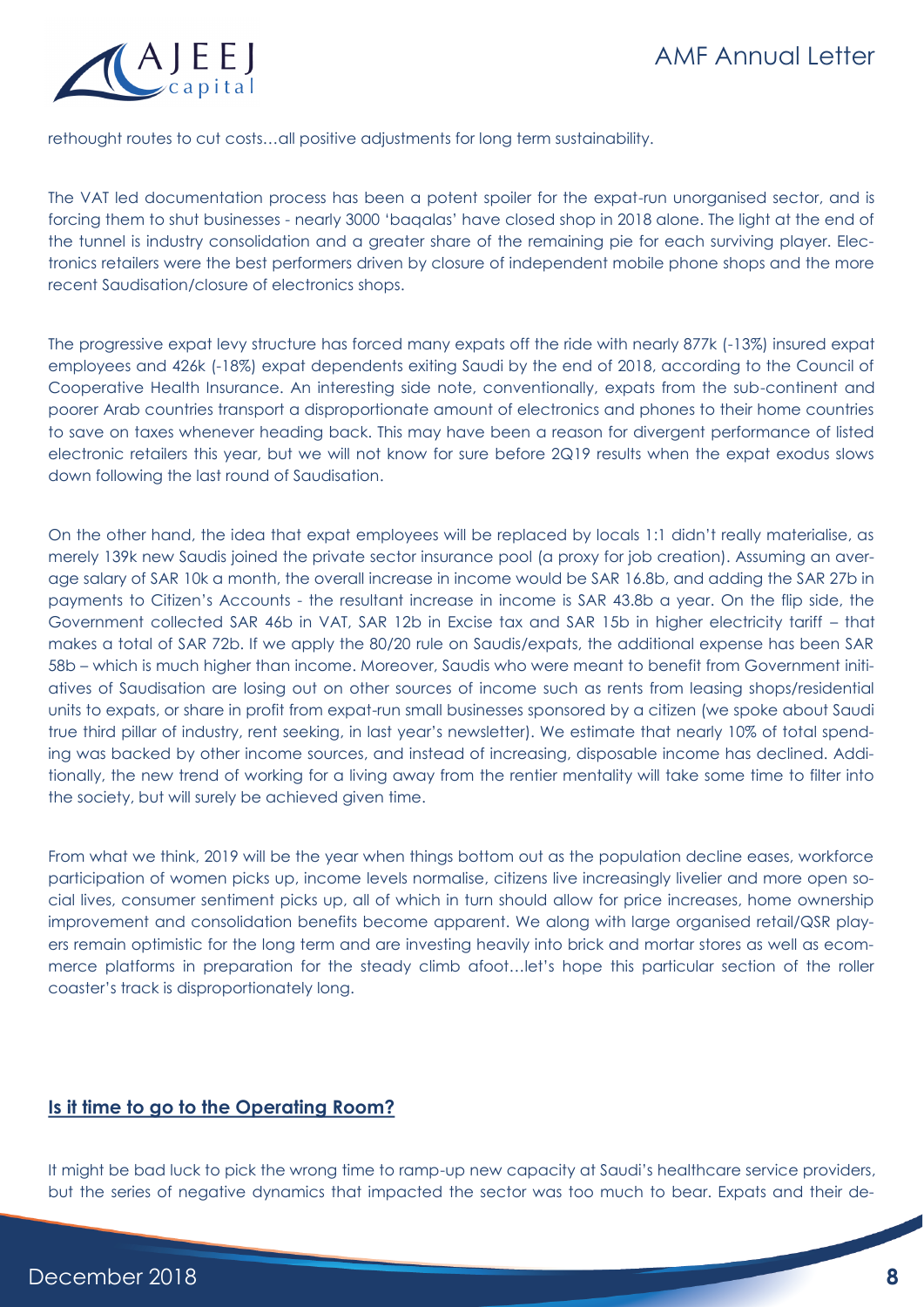

pendents, who are the key users of outpatient capacity, continued to leave the country in 2018. Certain indicators show that nearly 900k expats and approximately half of that number of their dependents left the country in 2018. That was on the back of increasing expat costs through fees to the government, which also impacted the hospitals themselves with staff costs increasing and in some cases affecting operations from reductions of blue-collar labour.

Moreover, according to the hospitals, Saudis themselves rationed more of their healthcare spending in 2018, with declines in cash patients (typically Saudis seeking outpatient care in the private sector) dropping significantly for more operators. This left the hospital operators with limited options, including accepting more government patients: while these patients fill beds, payment is often slow and the care required is simple rather than complex, resulting in lower tariffs.

In addition, those expat employees that remained largely moved into lower tiers of insurance coverage (gold to silver, silver to bronze): a cost saving measure pursued by their employers, but one that further pressured hospitals and insurers and particularly hurt those hospitals that catered to top tier patients. From a demand perspective, the only silver lining we see in 2019 is the enforcement of medical insurance for Saudis in the private sector, which is set to begin from this month with newly linked insurance, pension, and visa systems. This enforcement should eventually cover a gap of an estimated 2mln Saudis (18% of the insured base) currently working (or a dependent of a worker) in the private sector without private insurance. These Saudis of course are not new users to the medical services sector, but the hope is that enforcement will redirect some of this demand away from public hospitals and towards the more efficient private sector.

These factors pressured the valuation of the hospital operators throughout the year, and they largely gave back the cumulative alpha generated in recent years compared to the Tadawul index. Their valuation gap vs EM hospitals also widened on a trailing basis over the year; however the more anaemic growth we now expect for these operators over the next 2 years means that the bottom may not yet have been reached for many and thus we continue to stay away from most of the sector in 2019.

As the saying goes, only deep water reveals the diver, and 2018 provided a clear demonstration of the strengths and weaknesses of the Saudi hospital management teams. As we move into 2019, if these management teams continue to demonstrate their skill, we would look to re-enter the sector, but we no longer expect that 'a rising tide will lift all boats'. Having built their 'boats' – a near doubling of bed capacity in the listed sector over the past 5 years and a further doubling to come in the next 3, we continue to search for the best sailors in the KSA healthcare sector.

#### **UAE Investment Thesis: Value Trap or Opportunity**

After a brutal year in the UAE markets, excepting FAB in Abu Dhabi and a few others, many investors (and residents!) are wondering "where to from here?" for the UAE market and the UAE economy. 2018 began with the introduction of VAT, rises in indexed fuel prices on strong oil, and both economic and currency weakness in key source countries for Dubai's lifeblood: tourism and trade. Geopolitics weighed on sentiment but the heaviest ball and chain in the early months was a gold one. VAT implementation included taxation of some inter-